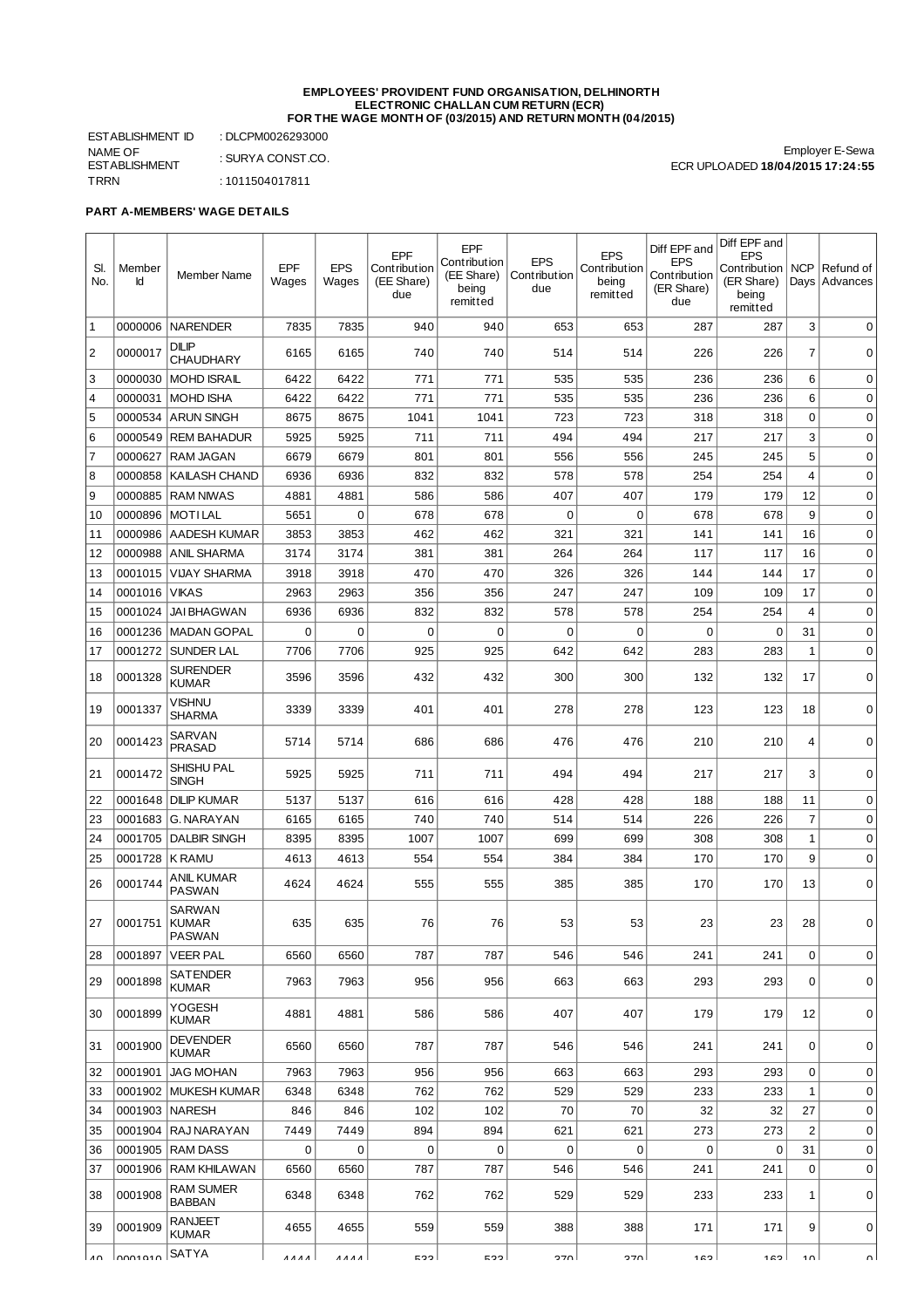| 4U | <b>UUUIATU</b> | <b>NARAYAN</b>                   | 4444 | 4444 | ნაა | ნაა | 31U      | 31 U | TO? | LOS | τn                      | U           |
|----|----------------|----------------------------------|------|------|-----|-----|----------|------|-----|-----|-------------------------|-------------|
| 41 | 0001911        | <b>SHIV NARAYAN</b>              | 6422 | 6422 | 771 | 771 | 535      | 535  | 236 | 236 | 6                       | 0           |
| 42 | 0001912        | VISHNU PANDIT                    | 7963 | 7963 | 956 | 956 | 663      | 663  | 293 | 293 | 0                       | $\mathbf 0$ |
| 43 | 0001913 SONU   |                                  | 6560 | 6560 | 787 | 787 | 546      | 546  | 241 | 241 | 0                       | $\mathbf 0$ |
| 44 | 0001914        | KAILASH<br><b>RAJPUT</b>         | 7963 | 7963 | 956 | 956 | 663      | 663  | 293 | 293 | 0                       | $\mathbf 0$ |
| 45 | 0001915        | RAKESH<br>SAROHA                 | 7963 | 7963 | 956 | 956 | 663      | 663  | 293 | 293 | 0                       | 0           |
| 46 | 0001916        | <b>BHOPAL</b>                    | 7706 | 7706 | 925 | 925 | 642      | 642  | 283 | 283 | 1                       | 0           |
| 47 | 0001917        | NARESH<br>DAHIYA                 | 7963 | 7963 | 956 | 956 | 663      | 663  | 293 | 293 | 0                       | $\Omega$    |
| 48 | 0001918        | SANJEET<br>YADAV                 | 0    | 0    | 0   | 0   | $\Omega$ | 0    | 0   | 0   | 31                      | 0           |
| 49 | 0001919        | <b>SACHIN RUHELA</b>             | 6560 | 6560 | 787 | 787 | 546      | 546  | 241 | 241 | $\mathbf 0$             | 0           |
| 50 | 0001920        | <b>JIT ENDER</b>                 | 6560 | 6560 | 787 | 787 | 546      | 546  | 241 | 241 | 0                       | 0           |
| 51 | 0001921        | <b>DINESH KUMAR</b>              | 7192 | 7192 | 863 | 863 | 599      | 599  | 264 | 264 | 3                       | 0           |
| 52 | 0001922        | <b>RISHI KUMAR</b>               | 7963 | 7963 | 956 | 956 | 663      | 663  | 293 | 293 | 0                       | 0           |
| 53 | 0001923        | PINTOO YADAV                     | 6560 | 6560 | 787 | 787 | 546      | 546  | 241 | 241 | 0                       | 0           |
| 54 | 0001924        | <b>SURENDER</b><br><b>KUMAR</b>  | 7192 | 7192 | 863 | 863 | 599      | 599  | 264 | 264 | 3                       | 0           |
| 55 | 0001925        | KAUSHAL<br>KUMAR                 | 2963 | 2963 | 356 | 356 | 247      | 247  | 109 | 109 | 17                      | 0           |
| 56 | 0001926        | <b>RAJVEER</b><br>SHARMA         | 7449 | 7449 | 894 | 894 | 621      | 621  | 273 | 273 | $\overline{c}$          | $\mathbf 0$ |
| 57 | 0001927        | <b>RAMESH YADAV</b>              | 7706 | 7706 | 925 | 925 | 642      | 642  | 283 | 283 | 1                       | $\mathbf 0$ |
| 58 | 0001928        | <b>RAVINDER PAL</b>              | 7963 | 7963 | 956 | 956 | 663      | 663  | 293 | 293 | 0                       | 0           |
| 59 | 0001929        | <b>SHRIDHAR</b><br>YADAV         | 6165 | 6165 | 740 | 740 | 514      | 514  | 226 | 226 | 7                       | $\mathbf 0$ |
| 60 | 0001930        | SUBHASH<br>YADAV                 | 7963 | 7963 | 956 | 956 | 663      | 663  | 293 | 293 | 0                       | 0           |
| 61 | 0001932        | <b>UMESH KUMAR</b>               | 6560 | 6560 | 787 | 787 | 546      | 546  | 241 | 241 | 0                       | 0           |
| 62 | 0001933        | <b>VIJAY KUMAR</b>               | 7706 | 7706 | 925 | 925 | 642      | 642  | 283 | 283 | $\mathbf 1$             | $\mathbf 0$ |
| 63 | 0001934        | <b>SATPAL</b><br><b>RANGEELA</b> | 7706 | 7706 | 925 | 925 | 642      | 642  | 283 | 283 | 1                       | $\mathbf 0$ |
| 64 | 0001935        | <b>VASHIST</b>                   | 6137 | 6137 | 736 | 736 | 511      | 511  | 225 | 225 | $\overline{\mathbf{c}}$ | 0           |
| 65 | 0001936        | RAJ KUMAR<br>YADAV               | 7963 | 7963 | 956 | 956 | 663      | 663  | 293 | 293 | 0                       | 0           |
| 66 | 0001937        | <b>GREAT MINZ</b>                | 6560 | 6560 | 787 | 787 | 546      | 546  | 241 | 241 | 0                       | 0           |
| 67 |                | 0001938   SHYAM LAL              | 7963 | 7963 | 956 | 956 | 663      | 663  | 293 | 293 | 0                       | 0           |
| 68 |                | 0001939 ASHOK KUMAR              | 6137 | 6137 | 736 | 736 | 511      | 511  | 225 | 225 | 2                       | $\Omega$    |
| 69 |                | 0001940   NARENDRA               | 7963 | 7963 | 956 | 956 | 663      | 663  | 293 | 293 | 0                       | 0           |
| 70 |                | 0001941   SUBODH ROY             | 7706 | 7706 | 925 | 925 | 642      | 642  | 283 | 283 | 1                       | 0           |
| 71 |                | 0001942   OM PRAKASH             | 7706 | 7706 | 925 | 925 | 642      | 642  | 283 | 283 | 1                       | 0           |
| 72 |                | 0001943   SURESH PAL             | 5502 | 5502 | 660 | 660 | 458      | 458  | 202 | 202 | 5                       | 0           |
| 73 | 0001944        | SANDEEP<br><b>KUMAR</b>          | 6348 | 6348 | 762 | 762 | 529      | 529  | 233 | 233 | 1                       | 0           |
| 74 |                | 0001945 RANJEET                  | 5908 | 5908 | 709 | 709 | 492      | 492  | 217 | 217 | 8                       | 0           |
| 75 |                | 0001946   RAM NARESH             | 7192 | 7192 | 863 | 863 | 599      | 599  | 264 | 264 | 3                       | $\mathbf 0$ |
| 76 |                | 0001947   SARVAN PAL             | 6348 | 6348 | 762 | 762 | 529      | 529  | 233 | 233 | 1                       | 0           |
| 77 |                | 0001948   JAGDISH YADAV          | 6348 | 6348 | 762 | 762 | 529      | 529  | 233 | 233 | 1                       | 0           |
| 78 |                | 0001949   AMOD KUMAR             | 6348 | 6348 | 762 | 762 | 529      | 529  | 233 | 233 | 1                       | 0           |
| 79 |                | 0001950   AMAR NATH              | 7706 | 7706 | 925 | 925 | 642      | 642  | 283 | 283 | 1                       | 0           |
| 80 | 0001951        | ANIL KUMAR<br>PAL                | 5502 | 5502 | 660 | 660 | 458      | 458  | 202 | 202 | 5                       | 0           |
| 81 |                | 0001952   DEVI SINGH             | 7706 | 7706 | 925 | 925 | 642      | 642  | 283 | 283 | 1                       | 0           |
| 82 |                | 0001953   JATA SHANKAR           | 7706 | 7706 | 925 | 925 | 642      | 642  | 283 | 283 | 1                       | $\mathbf 0$ |
| 83 |                | 0001954   MANSA RAM              | 6348 | 6348 | 762 | 762 | 529      | 529  | 233 | 233 | 1                       | 0           |
| 84 |                | 0001955   MUKESH KUMAR           | 6348 | 6348 | 762 | 762 | 529      | 529  | 233 | 233 | 1                       | 0           |
| 85 |                | 0001956   NATHU RAM              | 7706 | 7706 | 925 | 925 | 642      | 642  | 283 | 283 | $\mathbf 1$             | 0           |
| 86 |                | 0001957   RAJINDER PAL           | 6348 | 6348 | 762 | 762 | 529      | 529  | 233 | 233 | 1                       | 0           |
| 87 |                | 0001958   RAJ KARAN              | 6348 | 6348 | 762 | 762 | 529      | 529  | 233 | 233 | 1                       | 0           |
| 88 |                | 0001959   RAMESH                 | 7192 | 7192 | 863 | 863 | 599      | 599  | 264 | 264 | 3                       | 0           |
| 89 |                | 0001960   RAM SAROOP             | 7706 | 7706 | 925 | 925 | 642      | 642  | 283 | 283 | 1                       | 0           |
| 90 |                | 0001961 SHIV KUMAR               | 7449 | 7449 | 894 | 894 | 621      | 621  | 273 | 273 | $\overline{c}$          | 0           |
| 91 |                | 0001962   SHREE CHAND            | 5925 | 5925 | 711 | 711 | 494      | 494  | 217 | 217 | 3                       | 0           |
| 92 |                | 0001963   SUSHIL KUMAR           | 6679 | 6679 | 801 | 801 | 556      | 556  | 245 | 245 | 5                       | 0           |
| 93 |                | 0001964 UDAY KUMAR               | 7706 | 7706 | 925 | 925 | 642      | 642  | 283 | 283 | 1                       | 0           |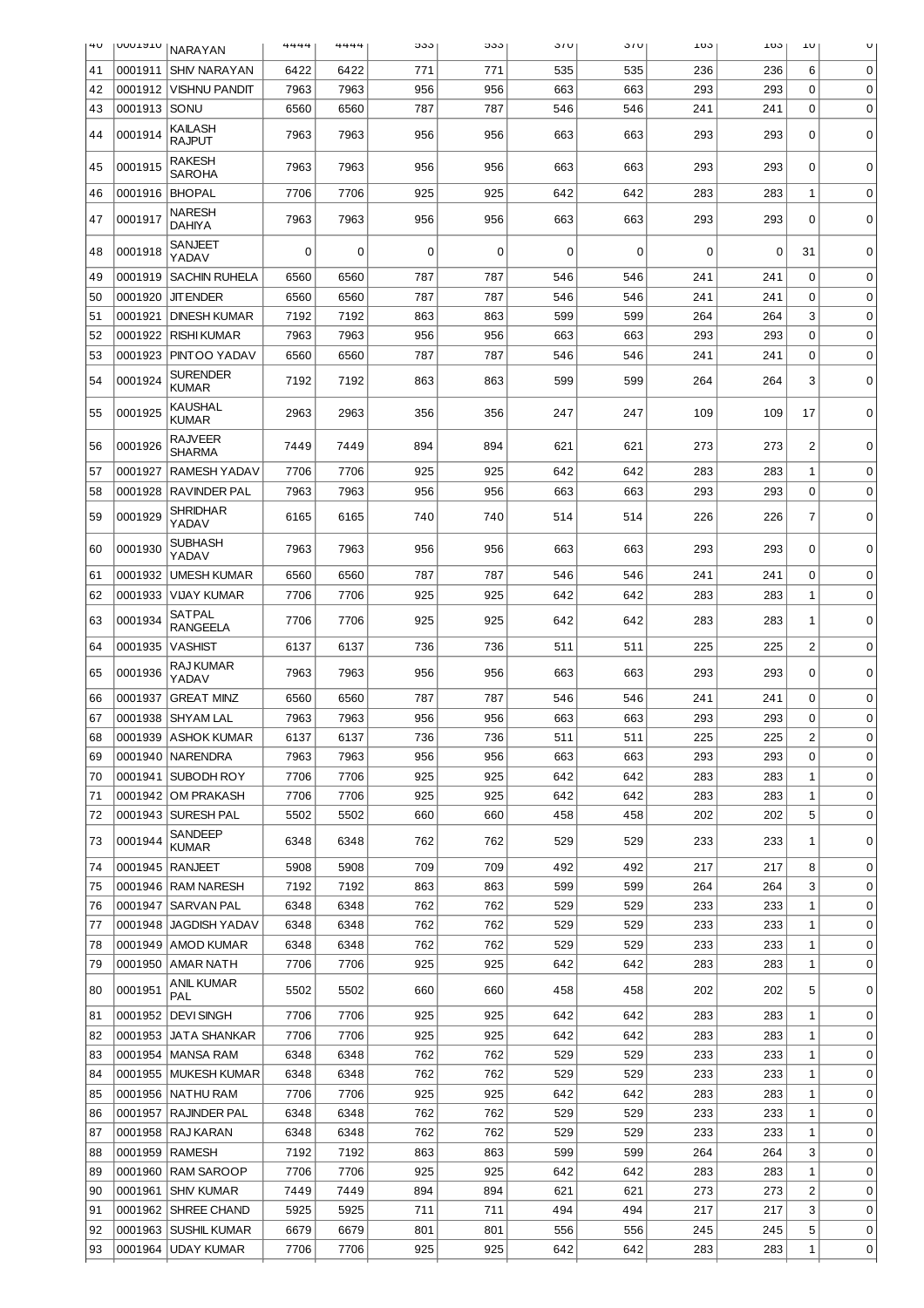| 94         |                    | 0001965   VIPIN KUMAR                  | 6348         | 6348         | 762         | 762        | 529        | 529        | 233        | 233        | 1            | 0           |
|------------|--------------------|----------------------------------------|--------------|--------------|-------------|------------|------------|------------|------------|------------|--------------|-------------|
| 95         | 0001966            | <b>RAJPAL</b>                          | 5908         | 5908         | 709         | 709        | 492        | 492        | 217        | 217        | 8            | $\mathbf 0$ |
| 96         | 0001967            | RAMU                                   | 6348         | 6348         | 762         | 762        | 529        | 529        | 233        | 233        | 1            | 0           |
| 97         | 0001968            | <b>CHAUHAN</b><br><b>SUBHASH SINGH</b> | 7706         | 7706         | 925         | 925        | 642        | 642        | 283        | 283        | $\mathbf{1}$ | 0           |
| 98         | 0001969            | <b>VIRENDER</b>                        | 6348         | 6348         | 762         | 762        | 529        | 529        | 233        | 233        |              | $\mathbf 0$ |
|            |                    | <b>KUMAR</b>                           |              |              |             |            |            |            |            |            | 1            |             |
| 99         | 0001970            | SONE LAL                               | 5502         | 5502         | 660         | 660        | 458        | 458        | 202        | 202        | 5            | 0           |
| 100        | 0001971            | <b>ARVIND</b>                          | 5714         | 5714         | 686         | 686        | 476        | 476        | 210        | 210        | 4            | 0           |
| 101        | 0001972            | <b>ASHOK VERMA</b>                     | 7706         | 7706         | 925         | 925        | 642        | 642        | 283        | 283        | $\mathbf 1$  | $\mathbf 0$ |
| 102        | 0001973            | <b>RAM SURAT</b><br>YADAV              | 4367         | 4367         | 524         | 524        | 364        | 364        | 160        | 160        | 14           | 0           |
| 103        | 0001974            | <b>SUKHBIR SINGH</b>                   | 6348         | 6348         | 762         | 762        | 529        | 529        | 233        | 233        | $\mathbf{1}$ | 0           |
| 104        | 0001975            | <b>SUNIL KUMAR</b>                     | 0            | 0            | $\mathbf 0$ | 0          | 0          | 0          | 0          | 0          | 31           | 0           |
| 105        | 0001976            | NARESH KUMAR                           | 7706         | 7706         | 925         | 925        | 642        | 642        | 283        | 283        | 1            | 0           |
| 106        | 0001977            | <b>SHRI BHAGWAN</b>                    | 6348         | 6348         | 762         | 762        | 529        | 529        | 233        | 233        | $\mathbf 1$  | 0           |
| 107        | 0001978            | <b>SOM PAL</b>                         | 6348         | 6348         | 762         | 762        | 529        | 529        | 233        | 233        | 1            | 0           |
| 108        | 0001979            | <b>RAM SAGAR</b>                       | 7706         | 7706         | 925         | 925        | 642        | 642        | 283        | 283        | $\mathbf 1$  | 0           |
| 109        | 0001980            | <b>RAJ KUMAR</b>                       | 7963         | 7963         | 956         | 956        | 663        | 663        | 293        | 293        | $\mathbf 0$  | 0           |
| 110        | 0001981            | <b>PARMOD</b><br><b>KUMAR</b>          | 6348         | 6348         | 762         | 762        | 529        | 529        | 233        | 233        | 1            | 0           |
| 111        | 0001982            | <b>MUKESH KUMAR</b>                    | 7963         | 7963         | 956         | 956        | 663        | 663        | 293        | 293        | $\mathbf 0$  | $\mathbf 0$ |
| 112        | 0001983            | RAJ BAHADUR<br>YADAV                   | 7449         | 7449         | 894         | 894        | 621        | 621        | 273        | 273        | 2            | 0           |
| 113        | 0001984            | <b>MAHADEV</b>                         | 4444         | 4444         | 533         | 533        | 370        | 370        | 163        | 163        | 10           | 0           |
| 114        | 0001985            | <b>MAHAVIR</b><br><b>PRASAD</b>        | 7706         | 7706         | 925         | 925        | 642        | 642        | 283        | 283        | 1            | $\mathbf 0$ |
| 115        | 0001986            | <b>RAM RATAN</b>                       | 8675         | 8675         | 1041        | 1041       | 723        | 723        | 318        | 318        | $\mathbf 0$  | 0           |
| 116        | 0001987            | <b>RAJESH KUMAR</b>                    | 7963         | 7963         | 956         | 956        | 663        | 663        | 293        | 293        | 0            | 0           |
| 117        | 0001988            | <b>DEEPAK</b>                          | 8675         | 8675         | 1041        | 1041       | 723        | 723        | 318        | 318        | $\mathbf 0$  | 0           |
| 118        | 0001989            | <b>RAM KISHOR</b>                      | 7963         | 7963         | 956         | 956        | 663        | 663        | 293        | 293        | $\mathbf 0$  | $\mathbf 0$ |
| 119        | 0001990            | <b>JAGJEEVAN</b>                       | 8675         | 8675         | 1041        | 1041       | 723        | 723        | 318        | 318        | 0            | 0           |
| 120        | 0001991            | <b>RAM</b><br><b>GANGA</b>             | 7963         | 7963         | 956         | 956        | 663        | 663        | 293        | 293        | 0            | 0           |
| 121        | 0001992            | <b>PRASHAD</b><br><b>MANOJ KUMAR</b>   | 6560         | 6560         | 787         | 787        | 546        | 546        | 241        | 241        | 0            | 0           |
| 122        | 0001993            | <b>PRATAP</b>                          | 7963         | 7963         | 956         | 956        | 663        | 663        | 293        | 293        | 0            | 0           |
| 123        | 0001994            | <b>RAMJEET</b>                         | 7963         | 7963         | 956         | 956        | 663        | 663        | 293        | 293        | 0            | $\mathbf 0$ |
| 124        |                    | YADAV<br>0001995 SURENDER              | 7963         | 7963         | 956         | 956        | 663        | 663        | 293        | 293        | 0            | 0           |
| 125        | 0001996            | VIJAY PAL                              | 6560         | 6560         | 787         | 787        | 546        | 546        | 241        | 241        | $\Omega$     | 0           |
| 126        | 0001997            | <b>RAJESH KUMAR</b>                    | 7963         | 7963         | 956         | 956        | 663        | 663        | 293        | 293        | 0            | 0           |
| 127        | 0001998            | <b>NARESH</b>                          | 6560         | 6560         | 787         | 787        | 546        | 546        | 241        | 241        | 0            | 0           |
| 128        | 0001999            | <b>GOKUL</b>                           | 6560         | 6560         | 787         | 787        | 546        | 546        | 241        | 241        | 0            | 0           |
| 129        | 0002000            | <b>PARSHAD</b><br><b>ANJANI</b>        | 6560         | 6560         | 787         | 787        | 546        | 546        | 241        | 241        | $\mathbf 0$  | 0           |
|            |                    |                                        |              |              | 787         |            |            |            |            |            | $\mathbf 0$  |             |
| 130        | 0002001<br>0002002 | <b>AMIT DASS</b><br><b>AJEET SINGH</b> | 6560         | 6560         | 787         | 787<br>787 | 546        | 546<br>546 | 241        | 241        | $\mathbf 0$  | 0           |
| 131        |                    |                                        | 6560         | 6560         |             |            | 546        |            | 241        | 241        |              | 0           |
| 132        | 0002003            | <b>VIJAY KUMAR</b>                     | 7963         | 7963         | 956         | 956        | 663        | 663        | 293        | 293        | $\mathbf 0$  | $\mathbf 0$ |
| 133        | 0002004            | <b>JUNG BAHADUR</b>                    | 7963         | 7963         | 956         | 956        | 663        | 663        | 293        | 293        | 0            | 0           |
| 134<br>135 | 0002005<br>0002006 | <b>SUNDER LAL</b><br><b>PUSHPENDAR</b> | 6560<br>6560 | 6560<br>6560 | 787<br>787  | 787<br>787 | 546<br>546 | 546<br>546 | 241<br>241 | 241<br>241 | 0<br>0       | 0<br>0      |
|            | 136 0002007        | <b>KUMAR</b><br><b>SHRIKANT</b>        | 7963         | 7963         | 956         | 956        | 663        | 663        | 293        | 293        | $\mathbf 0$  | 0           |
| 137        | 0002008            | KISHAN LAL                             | 7963         | 7963         | 956         | 956        | 663        | 663        | 293        | 293        | $\mathbf 0$  | 0           |
|            |                    |                                        |              |              |             |            |            |            |            |            |              |             |
| 138        | 0002009            | <b>GOPAL KRISHAN</b><br><b>GUPTA</b>   | 7963         | 7963         | 956         | 956        | 663        | 663        | 293        | 293        | 0            | 0           |
| 139        | 0002010            | <b>CHANDAN</b>                         | 6560         | 6560         | 787         | 787        | 546        | 546        | 241        | 241        | $\mathbf 0$  | 0           |
| 140        | 0002011            | <b>RAJ KUMAR</b>                       | 7963         | 7963         | 956         | 956        | 663        | 663        | 293        | 293        | $\mathbf 0$  | 0           |
| 141        | 0002012            | TEJ BAHADUR<br><b>SINGH</b>            | 2539         | 2539         | 305         | 305        | 211        | 211        | 94         | 94         | 19           | 0           |
| 142        | 0002013            | <b>ARUN KUMAR</b>                      | 4232         | 4232         | 508         | 508        | 353        | 353        | 155        | 155        | 11           | 0           |
| 143        | 0002014            | ARJUN                                  | 7963         | 7963         | 956         | 956        | 663        | 663        | 293        | 293        | 0            | 0           |
| 144        | 0002015            | <b>KAMAL KISHORE</b>                   | 7963         | 7963         | 956         | 956        | 663        | 663        | 293        | 293        | 0            | 0           |
|            | 145 0002016        | <b>KAMLESH</b><br><b>KUMAR</b>         | 7963         | 7963         | 956         | 956        | 663        | 663        | 293        | 293        | 0            | 0           |
|            | 146 0002017        | <b>MAHINDER</b><br><b>SINGH</b>        | 2963         | 2963         | 356         | 356        | 247        | 247        | 109        | 109        | 17           | 0           |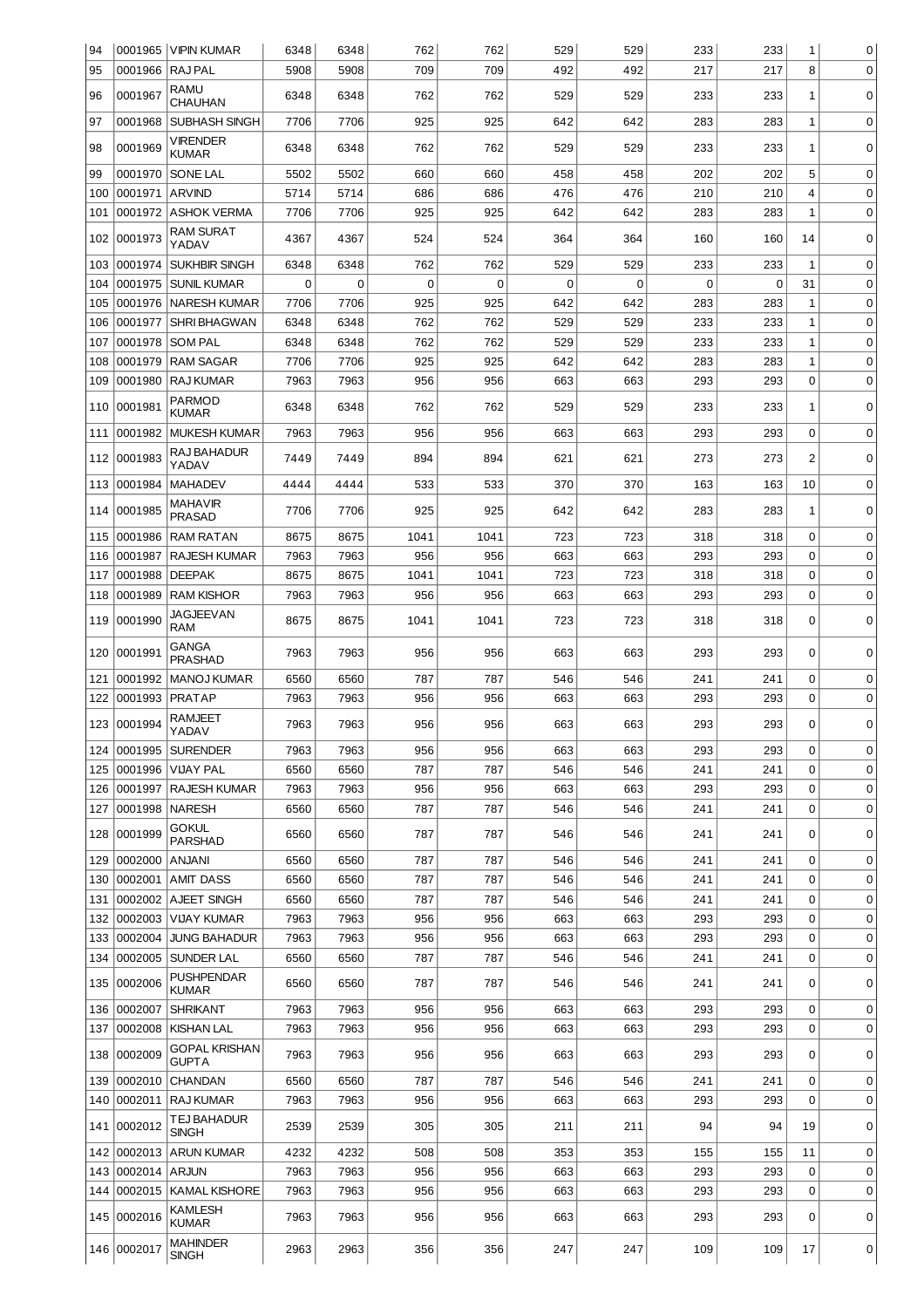| 147 | 0002018      | <b>OM PRAKASH</b>               | 6560 | 6560 | 787    | 787    | 546   | 546   | 241   | 241        | 0              | $\mathbf 0$ |
|-----|--------------|---------------------------------|------|------|--------|--------|-------|-------|-------|------------|----------------|-------------|
| 148 | 0002019      | <b>UPENDRA</b><br><b>SINGH</b>  | 6560 | 6560 | 787    | 787    | 546   | 546   | 241   | 241        | 0              | 0           |
| 149 | 0002020      | PADAM<br><b>PRAKASH</b>         | 7835 | 7835 | 940    | 940    | 653   | 653   | 287   | 287        | 3              | $\mathbf 0$ |
| 150 | 0002021      | <b>BABLOO</b>                   | 7963 | 7963 | 956    | 956    | 663   | 663   | 293   | 293        | 0              | 0           |
| 151 | 0002022      | <b>ANIL</b>                     | 6560 | 6560 | 787    | 787    | 546   | 546   | 241   | 241        | 0              | 0           |
| 152 | 0002023      | <b>SURENDER</b>                 | 7963 | 7963 | 956    | 956    | 663   | 663   | 293   | 293        | $\mathbf 0$    | 0           |
| 153 | 0002024      | <b>HIMANSHU PAL</b>             | 3174 | 3174 | 381    | 381    | 264   | 264   | 117   | 117        | 16             | 0           |
| 154 | 0002025      | PATIRAM PAL                     | 2963 | 2963 | 356    | 356    | 247   | 247   | 109   | 109        | 17             | 0           |
| 155 | 0002026      | <b>SUNIL KUMAR</b>              | 4198 | 4198 | 504    | 504    | 350   | 350   | 154   | 154        | 16             | 0           |
| 156 | 0002027      | <b>UMESH KUMAR</b>              | 3174 | 3174 | 381    | 381    | 264   | 264   | 117   | 117        | 16             | 0           |
| 157 | 0002028      | <b>VIJAY CHAND</b>              | 2963 | 2963 | 356    | 356    | 247   | 247   | 109   | 109        | 17             | 0           |
| 158 | 0002033      | <b>RAJESH PAL</b>               | 3853 | 3853 | 462    | 462    | 321   | 321   | 141   | 141        | 16             | 0           |
| 159 | 0002034      | MOHD. NAZIM                     | 5290 | 5290 | 635    | 635    | 441   | 441   | 194   | 194        | 6              | 0           |
| 160 | 0002035      | <b>RAM SEWAK</b>                | 3853 | 3853 | 462    | 462    | 321   | 321   | 141   | 141        | 16             | 0           |
| 161 | 0002042      | <b>VINOD</b>                    | 6560 | 6560 | 787    | 787    | 546   | 546   | 241   | 241        | $\mathbf 0$    | 0           |
| 162 | 0002046      | <b>SULTAN SINGH</b>             | 3596 | 3596 | 432    | 432    | 300   | 300   | 132   | 132        | 17             | 0           |
| 163 | 0002047      | <b>MUKESH KUMAR</b>             | 2963 | 2963 | 356    | 356    | 247   | 247   | 109   | 109        | 17             | 0           |
| 164 | 0002048      | <b>PINTOO</b>                   | 3596 | 3596 | 432    | 432    | 300   | 300   | 132   | 132        | 17             | 0           |
| 165 | 0002050      | <b>DEEPAK KUMAR</b>             | 6560 | 6560 | 787    | 787    | 546   | 546   | 241   | 241        | 0              | 0           |
| 166 | 0002052      | <b>AMIT MEHTA</b>               | 6137 | 6137 | 736    | 736    | 511   | 511   | 225   | 225        | $\overline{c}$ | $\mathbf 0$ |
| 167 | 0002053      | <b>KARAMBIR</b>                 | 2963 | 2963 | 356    | 356    | 247   | 247   | 109   | 109        | 17             | 0           |
| 168 | 0002054      | SANJU                           | 3174 | 3174 | 381    | 381    | 264   | 264   | 117   | 117        | 16             | 0           |
| 169 | 0002055      | <b>AMIR KHAN</b>                | 3174 | 3174 | 381    | 381    | 264   | 264   | 117   | 117        | 16             | 0           |
| 170 | 0002056      | <b>MANOJ KUMAR</b>              | 3174 | 3174 | 381    | 381    | 264   | 264   | 117   | 117        | 16             | $\mathbf 0$ |
| 171 | 0002057      | PARVEEN<br><b>KUMAR</b>         | 3853 | 3853 | 462    | 462    | 321   | 321   | 141   | 141        | 16             | $\mathbf 0$ |
| 172 | 0002058      | <b>SALIM KHAN</b>               | 3174 | 3174 | 381    | 381    | 264   | 264   | 117   | 117        | 16             | 0           |
| 173 | 0002059      | <b>SUNIL KUMAR</b>              | 3596 | 3596 | 432    | 432    | 300   | 300   | 132   | 132        | 17             | 0           |
| 174 | 0002060      | <b>SAMEY KHAN</b>               | 3596 | 3596 | 432    | 432    | 300   | 300   | 132   | 132        | 17             | 0           |
| 175 | 0002062      | NAINDHIYAPPAN                   | 6679 | 6679 | 801    | 801    | 556   | 556   | 245   | 245        | 5              | 0           |
| 176 | 0002072      | <b>ISTIYAK</b>                  | 2963 | 2963 | 356    | 356    | 247   | 247   | 109   | 109        | 17             | 0           |
| 177 | 0002073      | MD. SADIK                       | 2963 | 2963 | 356    | 356    | 247   | 247   | 109   | 109        | 17             | 0           |
| 178 | 0002074      | <b>RAJ BAHADUR</b>              | 3174 | 3174 | 381    | 381    | 264   | 264   | 117   | 117        | 16             | 0           |
| 179 | 0002075      | <b>MD TOUHID</b><br><b>ALAM</b> | 3853 | 3853 | 462    | 462    | 321   | 321   | 141   | 141        | 16             | 0           |
|     |              | 180 0002077 AMRISH KUMAR        | 3596 | 3596 | 432    | 432    | 300   | 300   | 132   | 132        | 17             | 0           |
|     | 181  0002079 | MUSTFA                          | 5290 | 5290 | 635    | 635    | 441   | 441   | 194   | 194        | 6              | $\mathbf 0$ |
|     |              | 182 0002082 SAHUBAZ             | 5079 | 5079 | 609    | 609    | 423   | 423   | 186   | 186        | $\overline{7}$ | 0           |
|     | 183 0002084  | MOHD. MATLUB<br><b>BHALU</b>    | 4232 | 4232 | 508    | 508    | 353   | 353   | 155   | 155        | 0              | 0           |
| 184 | 0002085      | <b>MAKKHAN</b>                  | 4232 | 4232 | 508    | 508    | 353   | 353   | 155   | 155        | 0              | 0           |
| 185 | 0002086      | <b>VINOD PASWAN</b>             | 3809 | 3809 | 457    | 457    | 317   | 317   | 140   | 140        | 0              | 0           |
|     |              | GRAND TOTAL 1112051 1106400     |      |      | 133470 | 133470 | 92154 | 92154 | 41316 | 41316 1029 |                | 0           |

|                                    | A/C 01 EE + Refund of Advance   A/C 01 ER   A/C 02   A/C 10   A/C 21   A/C 22   TOTAL |       |              |      |              |
|------------------------------------|---------------------------------------------------------------------------------------|-------|--------------|------|--------------|
| <b>TOTAL DUES AS PER ECR</b>       | 133470                                                                                | 41316 | 9452   92154 | 5560 | 111   282063 |
| <b>TOTAL AMOUNT BEING REMITTED</b> | 133470                                                                                | 41316 | 9452   92154 | 5560 | 111 282063   |

## **PART B-NEW MEMBERS' DETAILS**

| SI.<br>No. | Member  | Member Name                   | Father's/Spouse<br>Name | Relationship with the<br>Member | Date of<br><b>Birth</b> | Gender | Date of Joining<br>EPF | Date of Joining<br><b>EPS</b> |
|------------|---------|-------------------------------|-------------------------|---------------------------------|-------------------------|--------|------------------------|-------------------------------|
|            | 0002084 | IMOHD, MATLUB<br><b>BHALU</b> | MOHD, HALIM             |                                 | Father   17-02-1991     | Male   | 02-03-2015             | $02 - 03 - 2015$              |
| 2          | 0002085 | <b>IMAKKHAN</b>               | <b>SUKHAI</b>           |                                 | Father   05-08-1976     | Male   | 02-03-2015             | $02 - 03 - 2015$              |
| 3          | 0002086 | IVINOD PASWAN                 | TAHALU PASWAN l         |                                 | Father 01-09-1988       | Male   | $02 - 03 - 2015$       | $02 - 03 - 2015$              |

## **PART C-EXITING MEMBERS' DETAILS**